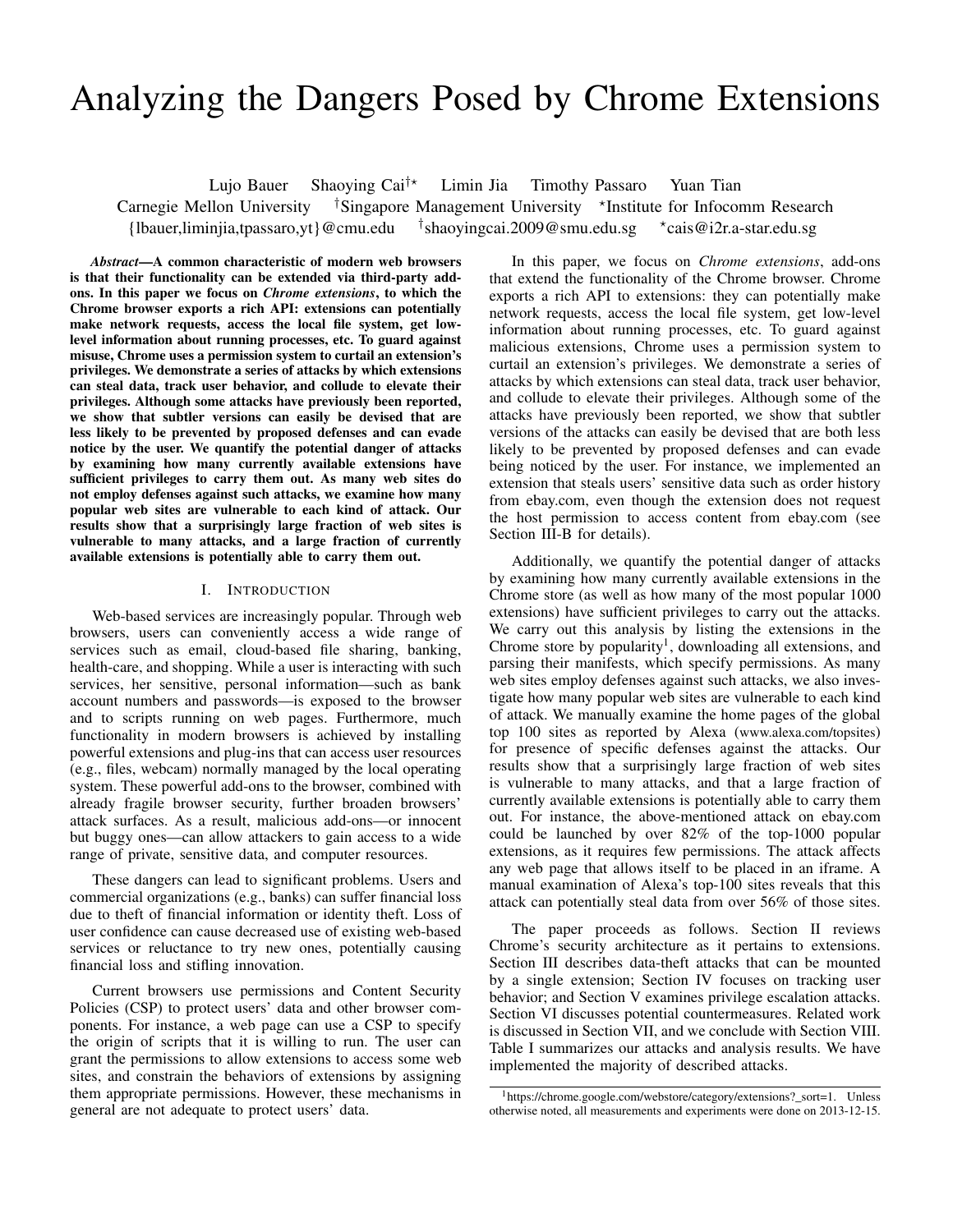# II. BACKGROUND

Chrome's extension architecture is based on component isolation and privilege separation [7]. A Chrome extension is a zipped bundle of files—HTML, CSS, JavaScript, images, etc. [2]. An extension comprises components of three types: *content scripts* that directly interact with web pages; an *extension core* that interacts with browser; and an *optional native binary* that interacts with the OS.

The extension core becomes active when the browser starts or, if the extension has background permission, after a user logs into their computer. An extension can inject content scripts into web pages loaded by the browser; each page has its own instance of an extension's content scripts. Each content script runs in the same process as the web page into which it is injected. The extension core, of which there is only one instance per extension, and the extension's native binary (if any), each run in a separate process.

Chrome provides more than 40 APIs to extensions. Through these, extension cores can get real-time status of the browser, e.g., the list of tabs and installed or running extensions/apps; access and modify user's data, e.g., bookmarks and history; change browser settings, e.g., content settings and font settings; update browser components, e.g., uninstall an extension, launch an app, close a tab; monitor, hijack, or modify arbitrary web requests; and send messages to other extensions. A key security feature of Chrome's extension architecture is that the capabilities of components are constrained based both on their type and on permissions granted to them.

Content scripts have high risk to be exploited by malicious web sites, as they directly interact with web pages. Hence, among extension components, content scripts have the lowest privilege, and can use only the APIs provided to web pages, called browser APIs, which include XMLHttpRequest, JSON, and HTML5 APIs. Content scripts can only access the subset of Chrome APIs that supports messaging between an extension and its content scripts (chrome.extension API).

Chrome APIs, browser APIs, and access to web pages are guarded by permissions. An extension asks for permissions by declaring them in its manifest file. Permissions are of two types: host permissions and API permissions. Host permissions are a set of URLs, and specify into which pages an extension can inject content scripts. For example, if a password manager only has https://www.ebay.com host permission, then it cannot access any other web page. An extension core can only access Chrome extension APIs protected by permissions if it has the corresponding permissions in its manifest. Access to certain browser APIs and Chrome extension APIs is also constrained by host permissions. For example, if an extension does not have host permission http://www.google.com (or an encompassing permission like  $*$ :// $*$ . $*$ ), then it cannot make an XMLHttpRequest to http://www.google.com, or block a web request to http://www.google.com, even if it has API permissions webRequest and webRequestBlocking.

#### III. THEFT AND FORGERY OF USER DATA

Users' sensitive data such as usernames, passwords, credit card numbers, social security numbers, and date of birth are frequently communicated through web pages. As previously reported [25], extensions that are granted permissions to access the pages containing this data can easily steal it. In this section we demonstrate several variants of this general type of attack. Some of these variants are difficult for users to detect; others require fewer permissions than previously reported and may be more difficult to defeat through previously proposed defenses.

#### *A. Abusing the http://\*/\* Host Permission*

The most common type of permission that extensions are given is the permissions to inject content scripts into web pages opened by the browser. This permission enumerates the pages an extension is allowed to access. Commonly, an extension's content scripts are allowed to run on any page browsed by the user; the permission to do so is denoted http://\*/\*.<sup>2</sup> 58.3% of the top-1000 most popular Chrome extensions, and 38.0% of all Chrome extensions have this permission. These injected content scripts can read any content on the page, including data entered by the user, the browser (the built in form filler), or other extensions (e.g., password managers like LastPass<sup>3</sup>). In the basic scenario, which has been previously reported [25], when the user visits a web page, the malicious extension injects scripts into the page. Since they are running in the page's environment, these scripts have the ability to read from the DOM the password that the user enters. To successfully carry out this basic attack, the extension needs to be installed and active in the browser at the time when the user accesses the targeted page. Finding the desired information to be extracted in the DOM of the target page may be non-trivial and is often page-specific. More concerningly, similar attacks can be carried out even against pages that a user has not opened. We discuss this next.

ATTACK A1. Suppose that a malicious extension is granted the host permission http:// $\frac{*}{*}$ . When at least one page has been loaded by the browser, the extension becomes active. At this point, the extension has several methods by which it can cause a new web page to be loaded without any input from the user. For example, a content script can invoke chrome.tabs.update, which doesn't require any permission, to redirect a page to a new URL. If the browser or other extensions have saved auto-fill data for that URL, it will be entered into this page and available to the malicious extension.

Stealthy attacks using background tabs While such redirection in the active tab might be easily noticed, it can also be performed more stealthily, in tabs in the background.

There are at least two stealthy ways to open or redirect a tab to target web pages that do not require additional permissions beyond the http://\*/\* host permission (specifically, and perhaps surprisingly, the tab permission is not required). The first method is to redirect an inactive tab to the target web page; the extension can then steal sensitive information,

 $2$ Host permissions have several different forms, including http|https|\*://\*/\*, non-wildcard versions of the same, and all\_hosts. Additionally, content scripts could be allowed to execute in pages even when the extension core isn't allowed to access data from those pages directly. For simplicity of explanation, we conservatively write that an extension has http://\*/\* host permission when its permissions allow it to access any page *both* using HTTP and using HTTPS. <sup>3</sup>www.lastpass.com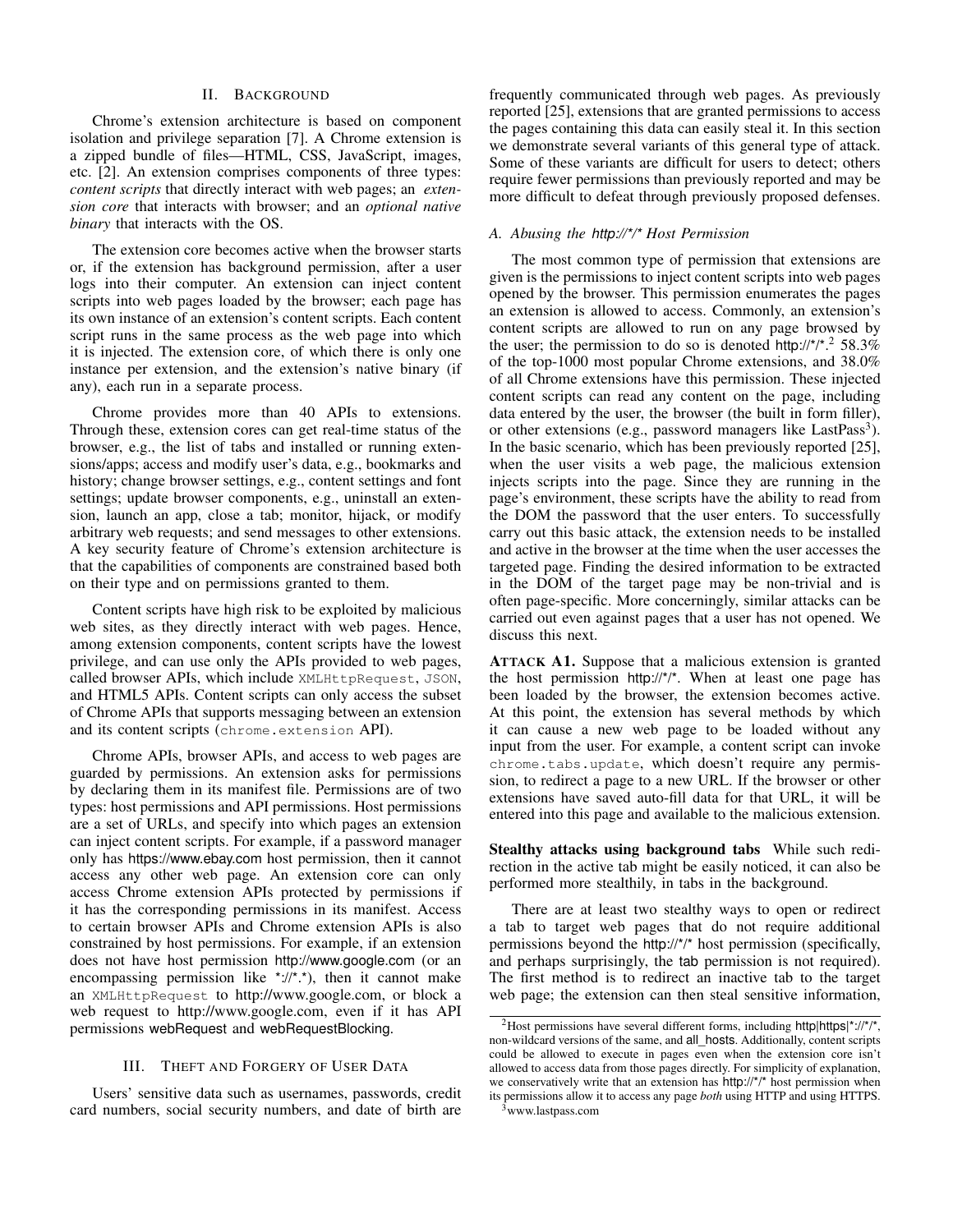| $\Lambda\eta$ ə<br>aou                                  | O[25]                                 | O[25]                                         | $\overline{\bullet}$                        | [33]                                         |                                      |                                              | O[28]                                 | $[20]$ , $[20]$ , $[21]$                  | EIO                                |                                        | 0[17], [9], [5]                            |                                           |                                        | [30], [27]                               |
|---------------------------------------------------------|---------------------------------------|-----------------------------------------------|---------------------------------------------|----------------------------------------------|--------------------------------------|----------------------------------------------|---------------------------------------|-------------------------------------------|------------------------------------|----------------------------------------|--------------------------------------------|-------------------------------------------|----------------------------------------|------------------------------------------|
| $\epsilon_{\rm 98M}$ to deploy                          |                                       |                                               |                                             |                                              |                                      |                                              |                                       |                                           |                                    |                                        |                                            |                                           |                                        |                                          |
| info vulnerable                                         | any                                   | any                                           | any                                         | iframeable,<br>visible                       | iframeable                           | any                                          | any                                   | any                                       | any                                | any                                    | any                                        | any                                       | any                                    | any                                      |
| standard defense                                        | none                                  | X-Frame-Options,<br>framebusting              | none                                        | X-Frame-Options,<br>framebusting             | X-Frame-Options,<br>framebusting     | none                                         | none                                  | none                                      | none                               | none                                   | none                                       | none                                      | none                                   | none                                     |
| high bandwidth                                          |                                       |                                               |                                             |                                              |                                      |                                              |                                       |                                           |                                    |                                        |                                            |                                           |                                        |                                          |
| Jəsn spəəu                                              | z                                     | z                                             | z                                           |                                              |                                      | z                                            | z                                     | z                                         | z                                  | z                                      | z                                          | z                                         | z                                      | z                                        |
| $\Lambda q \eta p_{\rm 91S}$                            | ◒                                     |                                               |                                             |                                              |                                      | ◒                                            |                                       |                                           |                                    |                                        |                                            |                                           |                                        |                                          |
| $\mathfrak{so}$<br>sans 001-doi $\frac{1}{\%}$          | 100.0                                 | 56.0                                          | 100.0                                       | 56.0                                         | 56.0                                 | 100.0                                        | 100.0                                 | 100.0                                     | 100.0                              | 100.0                                  | 100.0                                      | $\sum_{i=1}^{n}$                          | 100.0                                  | 100.0                                    |
| $_{\text{p}}$<br>$\sup$ eolnwob $\mathcal{R}$           | 73.3                                  | 73.3                                          | 27.5                                        | 89.4                                         | 0.6                                  | 89.4                                         | 73.3                                  | 73.3                                      | 73.3                               | 73.3                                   | 89.4                                       | 84.2                                      | 100.0                                  | 100.0                                    |
| $\frac{1}{8}$ exts affected                             | 38.0                                  | 38.0                                          | 4.2                                         | 77.3                                         | $>1.6$                               | 77.3                                         | 38.0                                  | 38.0                                      | 38.0                               | 38.0                                   | 77.3                                       | 60.4                                      | 100.0                                  | 100.0                                    |
| $\mathop{\mathrm{supp}}$<br>$\frac{1}{2}$ top-1000 exts | 58.3                                  | 58.3                                          | 10.2                                        | 82.3                                         | $>1.3$                               | 82.3                                         | 58.3                                  | 58.3                                      | 58.3                               | 58.3                                   | 82.3                                       | 73.2                                      | 100.0                                  | 100.0                                    |
| warning shown                                           | access to all web<br>sites            | access to all web<br>sites                    | access to all web<br>sites                  | access to some<br>web sites                  | none                                 | access to some<br>web sites                  | access to all<br>websites             | access to all<br>websites                 | access to all<br>websites          | access to all<br>websites              | access to some<br>web sites                | browsing activities<br>access to tabs and | $\mathrm{none}^\dagger$                | none                                     |
| permissions<br>needed                                   | http://*/'                            | all_frames<br>http://*/*                      | webRequest<br>Blocking<br>http://*/*        | permission<br>some host                      | all_frames<br>active Tab             | permission<br>some host                      | http://*/*                            | http://*/*                                | http://*/*                         | http://*/*                             | permission<br>some host                    | process                                   | none <sup>1</sup>                      | none                                     |
| summary                                                 | steal page and auto-filled<br>secrets | iframe + steal secrets<br>load victim page in | X-Frame-Options<br>+ steal secrets<br>strip | steal visible secrets w/o<br>host permission | steal secrets w/o host<br>permission | forge user input / violate<br>data integrity | track user behavior across<br>devices | track user interest via<br>mouse movement | track data input via<br>keylogging | indirectly capture<br>browsing history | capture browsing history<br>through timing | process-monitoring-<br>based spying       | collusion via explicit<br>shared state | collusion via transient<br>side channels |
| зцяск ID                                                | ਟ                                     | $\overline{A1-1}$                             | $A1-2$                                      | $A2-1$                                       | $A2-2$                               | A3                                           | $A4-1$                                | A4-2                                      | A4-3                               | $A5-1$                                 | A5-2                                       | A6                                        | $A7-1$                                 | $A7-2$                                   |

RUN-TIME WARNING CONSISTENT WITH THE PERMISSIONS REQUIRED TO CARRY OUT THE ATTACK. SOME PERMISSIONS DO NOT CAUSE WARNINGS TO APPEAR, AND SOME PERMISSIONS SHOW THE RUN-TIME WARNING CONSISTENT WITH THE PERMISSIONS REQUIRED TO CARRY OUT THE ATTACK. SOME PERMISSIONS REQUIRED TO CARRY OUT THE ATTACK. SOME PERMISSIONS REQUIRED TO CARRY OUT THE ATTACK. SUMMARY OF ATTACKS WE DISCUSS. "WARNING SHOWN" INDICATES THE WARNING SHOWN TO THE USER; SOME PERMISSIONS DO NOT CAUSE AN ADDITIONAL WARNING TO BE TABLE I. SUMMARY OF ATTACKS WE DISCUSSIONS SHOWN THE WARNING SHOWN TO THE WARNING SHOWN TO THE USER; SOME PERMISS. "WARNING SHOWN PERMISSIONS DO NOT CALLY OF ATTACHED TO BE SHOWN. THE "% [TOP-1000] EXTS AFFECTED" INDICATES THE PERCENTAGE OF (TOP-1000 MOST POPULAR) EXTENSIONS IN THE CHROME STORE THAT DISPLAY AN INSTALLATION-TIME OR CHROME STORE THAT DISPLAY AN INSTALLATION-TIME OR SHOWN. THE "% [TOP-1000] EXTS AFFECTED" INDICATES THE PERCENTAGE OF (TOP-1000 MOST POPULAR) EXTENSIONS IN THE TABLE I.

WARNING TO BE DISPLAYED, BUT WE DID NOT EXAMINE THE CODE OF EXTENSIONS. FOR ATTACKS THAT REQUIRE THE USER TO CLICK ON THE EXTENSION ICON, WE REPORT THE PERCENTAGE OF extensions that require this behavior. "% downloads" normalizes "% exts affected" by the number of downloads of each extension. Download numbers for the three WHETHER THE ATTACK IS EASILY NOTICED BY THE USER: ● INDICATES ATTACKS THAT HAVE NO EFFECTS OBSERVABLE TO THE USER; ● MIGHT BE OBSERVED BY A VIGILANT USER. "NEEDS USER" EXTENSIONS THAT REQUIRE THIS BEHAVIOR. "% DOWNLOADS" NORMALIZES "% EXTS AFFECTED" BY THE NUMBER OF DOWNLOADS OF EACH EXTENSION. DOWNLOAD NUMBERS FOR THE THREE<br>Voet dout a distructive a die andoneers eerste turken en die op MOST POPULAR EXTENSIONS ARE APPROXIMATE, SINCE THE CHROME STORE CEASES REPORTING PRECISE DOWNLOAD NUMBERS WHEN AN EXTENSION IS DOWNLOADED MORE THAN 10 MILLION WHETHER THE ATTACK IS EASILY NOTICED BY THE USER: ● INDICATES ATTACKS THAT HAVE NO EFFECTS OBSERVABLE TO THE USER; ● MIGHT BE OBSERVED BY A VIGILANT USER. "NEEDS USER"<br>cuone suuremen uced indici o deoutided com com organi WARNING TO BE DISPLAYED, BUT WE DID NOT EXAMINE THE CODE OF EXTENSIONS. FOR ATTACKS THAT REQUIRE THE USER TO CLICK ON THE USER THE PERCENTAGE OF PERCENTAGE OF CHROME STORE CEASES REPORTING PRECISE DOWNLOAD NUMBERS WHEN AN EXTENSION DOWNLOADED MORE THAN 10 MORE THAN 10 MILLION TIMES, "GP-100 SITES AFFECTED" DESCRIBES THE NUMBER OF ALEXA GLOBAL TOP-100 SITES THAT ON MANUAL EXAMINATION APPEAR SUSCEPTIBLE TO THE ATTACK. "STEALTHY" SHOWS ALEXA GLOBAL TOP-100 SITES THAT ON MANUAL EXAMINATION APPEAR SUSCEPTIBLE TO THE ATTACK. "STEALTHY" SHOWS SHOWS WHETHER USER INPUT IS REQUIRED FOR THE ATTACK TO START. "HIGH BANDWIDTH" SHOWS  $\bullet$  if the channel for thefricollusion can move megabytes per operation (e.g., IF THE CHANNEL FOR THEFT/COLLUSION CAN MOVE MEGABYTES PER OPERATION (E.G., SAME WARNING. WE WRITE >X TO INDICATE THAT AT LEAST X% EXTENSIONS ARE AFFECTED; ADDITIONAL APPLICATIONS CAN BE AFFECTED BECAUSE AN API CALL CAUSES THE SAME SAME WARNING. WE WRITE >X TO INDICATE THAT AT LEAST X% EXTENSIONS ARE AFFECTED; ADDITIONAL APPLICATIONS CAN BE AFFECTED BECAUSE AN API CALL CAUSES THE SAME<br>winc to be diedi aved, but wie din note evaluate the cone conevera SHOWS WHETHER USER INPUT IS REQUIRED FOR THE ATTACK TO START. "HIGH BANDWIDTH" SHOWS TIMES. "% TOP-100 SITES AFFECTED" DESCRIBES THE NUMBER OF MOST POPULAR EXTENSIONS ARE APPROXIMATE, SINCE THE

ransfer only one or several bits at a time (e.g., CPU timing). "New or improved" shows  $\bullet$  if the attack has not previously been reported,  $\bullet$  if the described attack is a  $\bullet$  IF THE ATTACK HAS NOT PREVIOUSLY BEEN REPORTED,  $\bullet$  IF THE DESCRIBED ATTACK IS A is a series of the series at  $\Lambda$  is a series of a in  $\Lambda$  is a series of the series of  $\Lambda$  is a series of  $\Lambda$  if  $\Lambda$  is a series o MORE SOPHISTICATED VERSION OF AN EXISTING ATTACK, AND O IF IT HAS BEEN PREVIOUSLY REPORTED. SOME ATTACKS (A2-1 AND A7-2) ARE ANALOGOUS TO ATTACKS REPORTED ON OTHER IF IT HAS BEEN PREVIOUSLY REPORTED. SOME ATTACKS (A2-1 AND A7-2) ARE ANALOGOUS TO ATTACKS REPORTED ON OTHER INDICATES THAT DIFFERENT VARIANTS OF THIS ATTACK CAN BE CARRIED OUT, SOME REQUIRING PERMISSIONS, DIRECT MESSAGING),  $\mathbb O$  if the channel is built from operations that move hunders of bytes at a time (e.g., storing data in a cookie), and  $\bigcirc$  if indual operations O IF INDIVIDUAL OPERATIONS<br>A le tue described attacts DIRECT MESSAGING), C IF THE CHANNEL IS BUILT FROM OPERATIONS THAT MOVE HUNDREDS OF BYTES AT A TIME (E.G., STORING DATA IN A COOKIE), AND<br>Nettin Ani V Anii on ceved at a time (e a ta a time (e a ta top i time on ta and and TRANSFER ONLY ONE OR SEVERAL BITS AT A TIME (E.G., CPU TIMING). "NEW OR IMPROVED" SHOWS †ANDROID. OTHER COLUMNS ARE SELF-EXPLANATORY. MORE SOPHISTICATED VERSION OF AN EXISTING ATTACK, AND PLATFORMS, SUCH AS

AND ACHIEVING DIFFERENT BANDWIDTH AND LEVELS OF STEALTH (SEE TABLE II).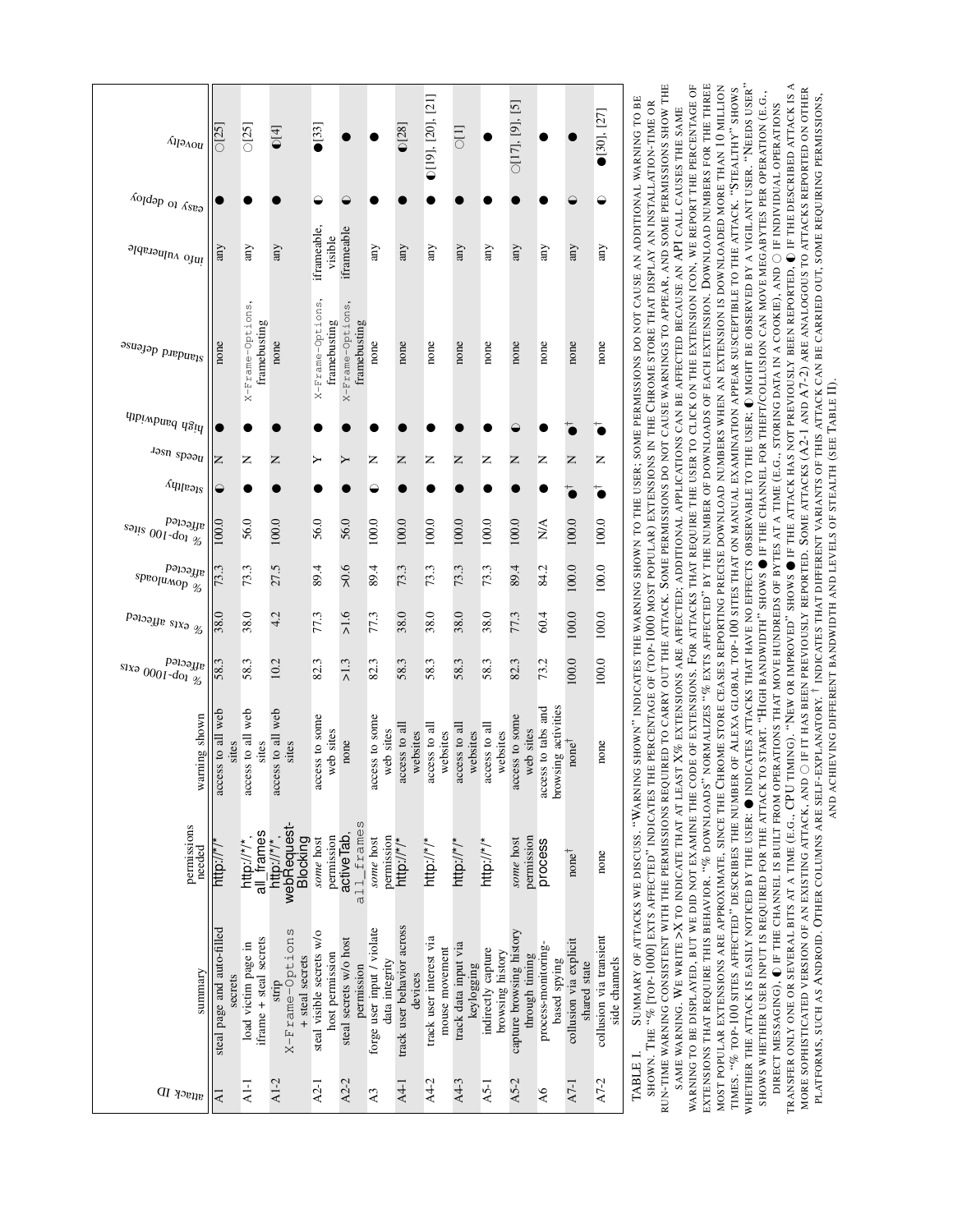and afterwards redirect the tab to the original web page. More specifically, by calling chrome.tabs.query(queryInfo), with queryInfo's active flag set to false, an extension can get the list of inactive tabs. The query can be further restricted to tabs open in background windows (if the browser has several windows open), by setting queryInfo's currentWindow field to false. Then, the extension can use chrome.tabs.update to redirect the tab. These tab API methods are not considered sensitive by Chrome, and so the extension does not have to claim the tab permission in its manifest. The only potentially observable visual evidence of this attack is that the tab icon will redraw when a different page is loaded. An alternative to using chrome.tabs.query to determine whether a tab is visible is to use the windows API, which can be used to determine which browser windows (if any) are currently focused, i.e., are at the foreground or have the pointer hovering over them, enabling an extension to launch attacks only when the user is using an application other than the browser. Using the windows API in this way does not require the extension to have any permissions.

To confirm the feasibility of the attack, we implemented a Chrome extension that successfully "stole" the username and password from the Facebook.com and PayPal.com accounts of one of the authors. The extension asks for permission to all web pages (http://\*/\*). Once active on a victim page, the extension waits for 0.5 seconds to give the password manager time to fill in the username and password fields. It then collects the information entered into those fields invoking the document.getElementById method.

Stealthy attack via iframes An even less noticeable way for extensions to access pages is to load them into iframes, which can be in background tabs, or fully transparent or of very small size, rendering them unnoticeable to the user.

ATTACK A1-1. Suppose that an extension's content script is running in some page. The extension can then modify the DOM of that page to create a new iframe (e.g., by executing document.write("<iframe src=\"http:// victim.com\"> </iframe>");). The desired page is loaded in the iframe, and password-manager extensions or the browsers auto-fill functionality will automatically fill in any remembered content for victim.com. To read that content inside an iframe, an extension needs to have host permission to the iframed page as well as the all\_frames option specified in its manifest. The addition of the all\_frames option causes no additional warning to be shown to the user on installation. We have implemented an attack that successfully steals the account name and password from eBay's login page.

Of Alexa's top-100 web sites, 44% cannot be loaded in an iframe: 36.0% specify this using the X-Frame-Options header; 5.0% use framebusting; and 3% use other types of defenses against iframes. However, extensions with the webRequestBlocking permission can intercept and rewrite HTTP headers to strip the X-Frame-Options header, and thus make the pages that use this defense vulnerable.

ATTACK A1-2. We implemented an extension to demonstrate the feasibility of stripping X-Frame-Options. The extension has host permission to all web pages and the webRequestBlocking permission. It registers a listener for the chrome.webRequest.onHeadersReceived event, and uses it to set the X-Frame-Options header to ALLOW for pages being fetched by the browser. Using the extension, we successfully loaded yahoo.com, which uses X-Frame-Options to prevent framing, into an iframe, enabling attacks like A1-1.

# *B. Abusing the* captureVisibleTab *Method*

Extensions can also steal sensitive data from web sites for which they don't have host permissions by using the captureVisibleTab method of the tab API. This method enables an extension to capture a screenshot of all the content on the currently active tab, including any content rendered in iframes. This method is not protected by any permission, but is enabled only after the user has manually clicked on the extension's icon in Chrome's address bar (or toolbar or context menu). We next describe how this can be used to steal sensitive data without attracting users' attention.

ATTACK A2-1. Suppose that an extension has a content script running in a tab that *does not* contain the victim page (e.g., by having host permission to the specific page loaded in the tab). The extension can then create an iframe (see Section III-A) and load the victim page, allowing a password manager to automatically fill in any auto-fill content for that page.

The extension can then take a screenshot of the page on which it is running, and which now includes the autofilled content. This method cannot be easily used to steal passwords or other information that is not visible in clear text, but a variety of sensitive information, including credit card numbers, date of birth, and usernames is typically shown in clear text. Some subtlety is required to ensure that the user does not notice this kind of manipulation of the page loaded in the active tab (the page into which the iframe is injected). The attacker can make the iframe almost transparent or open keep a very small window for the iframe and scroll the window to display the content. Another method to avoid being noticed by the user is to make the area of the iframe so small as to show only a single character at a time, and to move the field of view character by character until the entire secret has been captured by invoking frame.contentWindow.scrollTo(xcoord,ycoord).

As proof of concept, we developed an extension that steals a user's ebay.com account address by loading ebay.com inside a nearly transparent iframe. Figure 1(a) shows a screenshot of the host page (at reddit.com) with the eBay iframe loaded but invisible to the naked eye. Figure 1(b) shows the same image after adjusting the RGB curve of the layer; there, the account address is easily perceptible to the attacker.

Sometimes, sensitive information is available only after a user has logged in to a victim page (e.g., as for the eBay example above). Capturing such information requires that a malicious extensions mounts the attack after the user has logged in but before the user's session has expired. There are several ways for the extension to detect that a user has recently logged in, enabling it to attempt an attack only then. For extensions that have host permission to the desired page, noticing that a user has logged in is straightforward, since the extension can observe the loading of the login page. (Other permissions,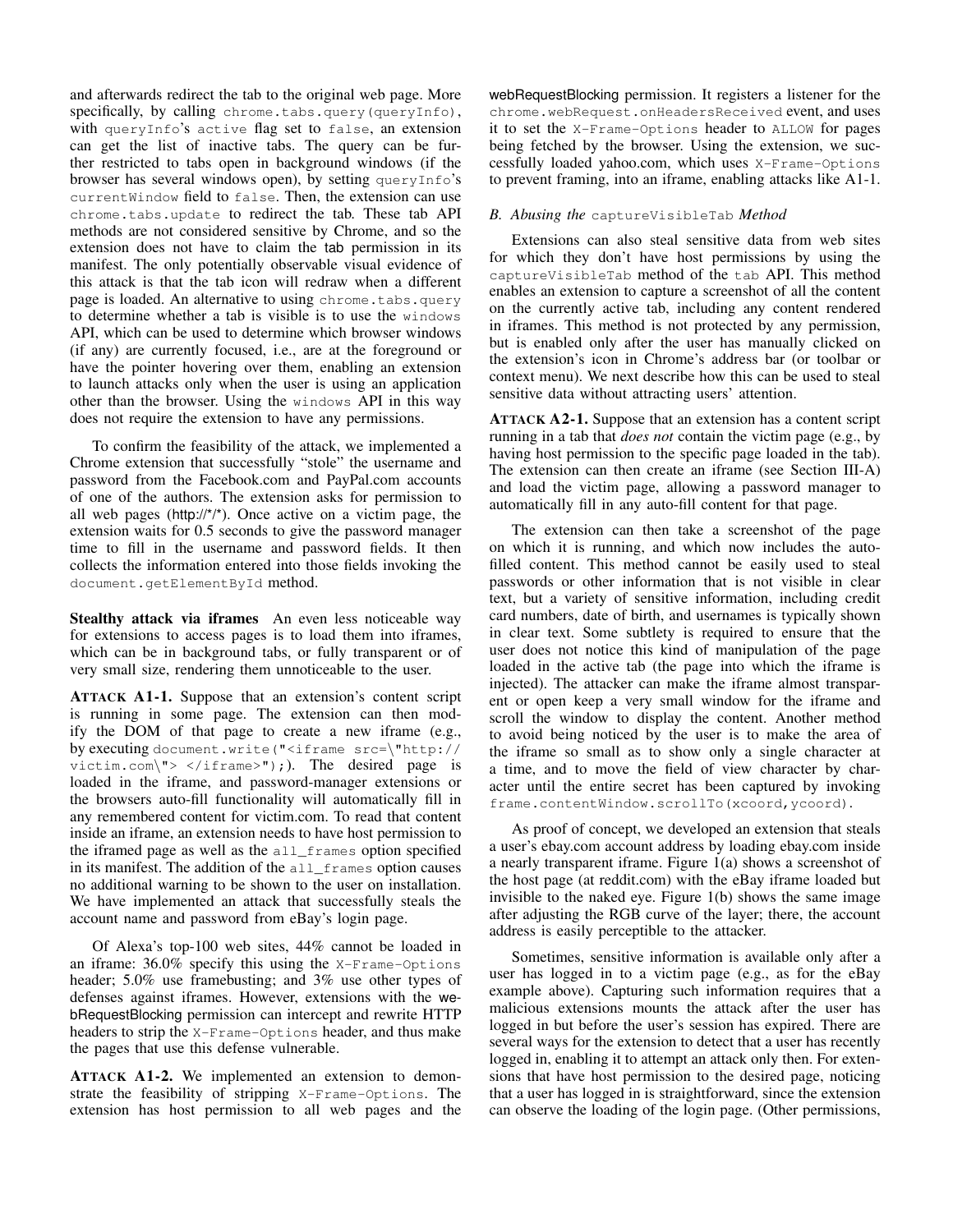

(a) Without image post-processing, the injected iframe is invisible to the naked eye.



(b) After software manipulation, the attacker can easily extract sensitive information from the previously invisible iframe.

Fig. 1. Screenshots of a reddit.com page into which a malicious extension has injected an iframe that loads the user's eBay account information.

like webRequest or history, similarly straightforwardly give access to this information.) Some server-side defenses against session stealing may prevent this kind of access to specific pages [3], but are not uniformly implemented.

A limitation of this attack, beyond that it affects only data rendered in clear text, is that web pages that cannot be rendered in an iframe (44% of Alexa top-100 web sites) are not directly vulnerable. A second limitation is that the user must click on the extension's icon in the Chrome address bar for the extension to be activated, and that the user must already be visiting the victim page. 1.60% of extensions have the activeTab permission. Hey Girl [11], for example, is an innocent image find/replace extension; Search the Current Site [34] offers enhanced search functionality for the current page; Craigslist Peek [32] shows expanded content on craigslist pages at the user's request. Each of these extensions has the activeTab permission and host permission to only a limited number of pages; malicious extensions could be similarly disguised.

### *C. Abusing the activeTab Permission*

The attacks described in Sections III-A–III-B relied on the ability of the malicious extension to inject its content script into some page within which an attack on a victim page is then mounted. Here we describe a method for extensions to gain access to such an intermediary page without having host permission access to it, using the activeTab permission. This permission allows an extension to inject content scripts into the DOM of the currently active tab regardless of whether the extension has host permission to the page, provided (similarly to the captureVisibleTab method) that the user has manually clicked on the extension's icon. Installing or activating an extension with the activeTab permission does not involve any warning dialogs being shown to the user.

Once an extension with the activeTab permission is activated, the extension can inject content scripts into the page loaded in the active tab. This gives it similar capabilities as extensions that have the http://\*/\* host permission.

ATTACK A2-2. A malicious extension with activeTab permission can inject a script to the page on which it is activated. The extension then can cause a victim page to be loaded in an iframe and steal its visible secrets as described in Section III-B.

A more powerful method of extracting secrets from the iframed victim page can be used if the malicious extension's manifest specifies the all\_frames option (see Section III-A), which gives an extension the capability to steal secrets like passwords that are not visible in clear text. In practice, seemingly inconsistently with documentation, and highlighting the importance of implementing hypothetical attacks, this attack appears to be limited to iframes whose main page is from the same domain as the tab's top-level page.

We implemented an extension that pretends to offer enhanced printing functionality (similarly to the "Print Friendly & PDF" extension, which has been downloaded over 160,000 times [40]); when activated on an Amazon.com page, the extension loads the user's Amazon address book in an invisible iframe and obtains the user's shipping address.

# *D. Forging User Input*

Extensions can not only steal sensitive data, but also forge web requests so that it appears that they come from the user.

ATTACK A3. This kind of misbehavior can be used to extend the ability of malicious extensions to cause harm in several ways. First, it extends their ability to gather information. An extension could even log in to victim site on behalf of the user, and then access information available only when the user is logged in (e.g., transaction history or addresses on PayPal. com). Whether and how a malicious extension can log in on behalf of the user depends on a specific page's implementation of the login process. As proof of concept, we extended the functionality of our extension that implements attack A1 to log in to Facebook.com and PayPal.com with the identity of the user whose username and password have been auto-filled by the browser or a password-manager extension.

Second, this kind of misbehavior also allows extensions to perform data integrity attacks. Examples include changing passwords filled in by the user or by a password manager to cause a denial of service (e.g., the above-described extension that logs into PayPal can be trivially modified to attempt to log in with an incorrect password, thus locking the user out); online banking operations can be changed and new ones can be manufactured (e.g., a user's request to his bank to pay a bill can be modified; a new request to transfer money can be created). As another example, an extension can modify the password on the login page, lock user out, and trick the user into resetting the password. Many sites ask the user to provide answers to pre-selected password-reset questions. The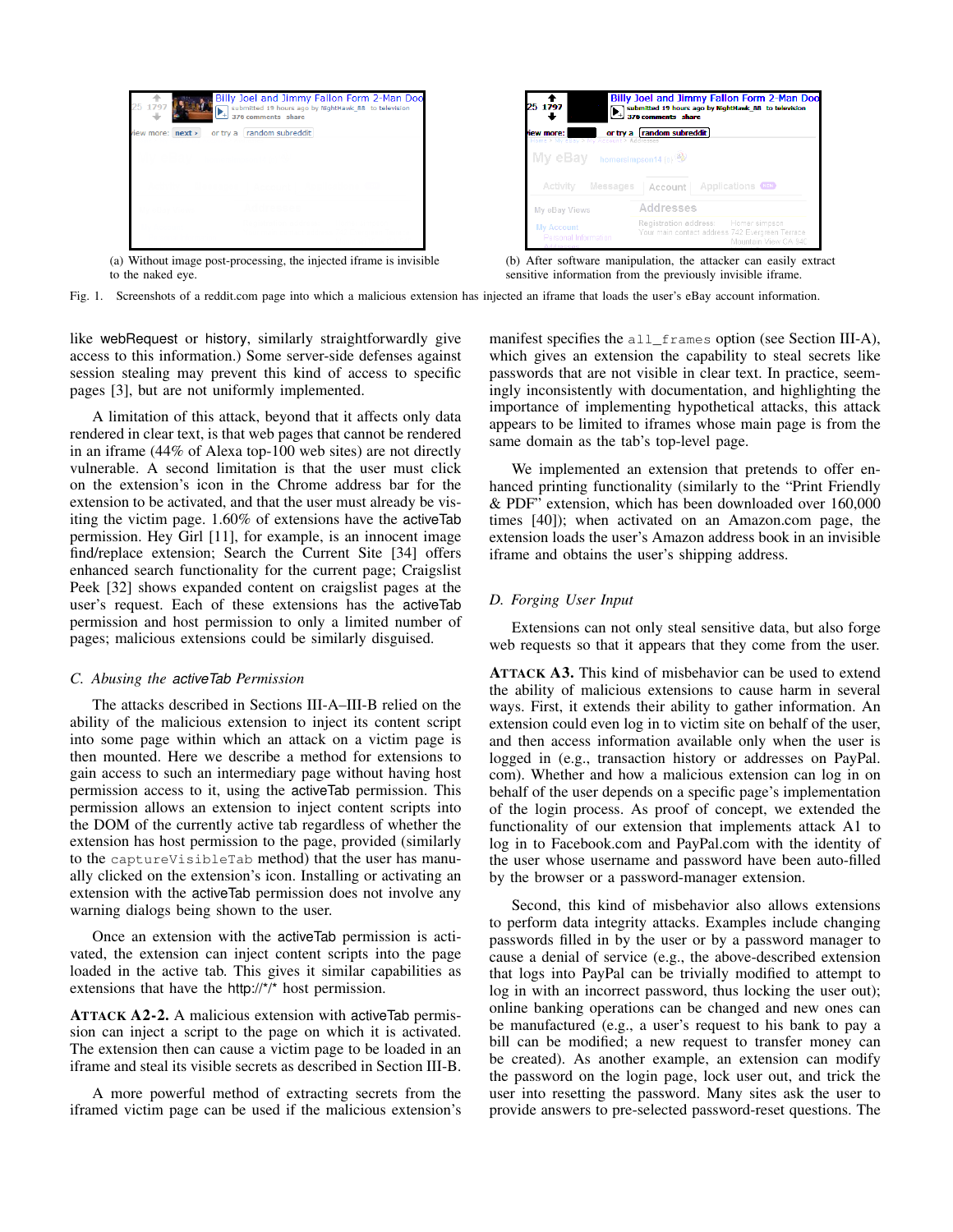extension can obtain these answers and leverage them to attack the user's other accounts or forge transaction requests.

# IV. TRACKING USER BEHAVIOR

Extensions can engage in many malicious behaviors beyond those discussed in Section III. In this section we discuss a range of spying or tracking that extensions can carry out. Some of these behaviors are closely related to attacks discussed in Section III; others are enabled directly by the permissions granted to extensions, and require no trick or exploit. Such behaviors—even when in retrospect consistent with the permissions extensions are explicitly granted—are unlikely to fit users' mental models of what those permissions enable.

Cross-device tracking Tracking user browsing behavior is a common and lucrative endeavor, with companies vying to get the most complete picture of users' online behavior [28]. Many techniques have been developed to facilitate this, like identifying individual users by examining installed fonts and other system configuration settings, allowing ad networks to precisely track a single user's web surfing across sites.

**ATTACK A4-1.** A malicious extension with the http://\*/\* host permission that examined users' sensitive data could facilitate tracking not just across sites and sessions, which can already be easily done without client-side help, but also across multiple browsers and on shared-use computers (e.g., in libraries, and on shared family computers). If a single extension (or colluding extensions) is installed on all the browsers that some user uses, the extension(s) can identify the specific user, e.g., by recognizing that the same username has been used on different instances of Chrome to log in to the same site (e.g., if the user logs in to Facebook from her work, home, and friends' computers). The extension can then inject information that uniquely identifies the user (e.g., a hash of the user's Facebook username and password) into the user's web requests, or collude with a third party tracker to link that user's various browsing contexts.

Tracking mouse movement A number of efforts have refined approaches for resolving mouse cursor movement into an understanding of user intent [19], [20], [21]. Many parties might seek to exploit extensions' ability to perform such spying, from retailers and advertisers to national intelligence agencies that practice surveillance on a massive scale.

ATTACK A4-2. Extensions that have http:// $\star$ / $\star$  host permission and inject their content scripts into web pages can access the state of the mouse pointer (e.g., by registering a listener for document.onmousemove events, the extension can track the position of the mouse on a page). This information, combined with access to DOM content, allows an extension to track what page content the mouse pointer is hovering over. This technique could be used, for example, to recognize which headlines or paragraphs on a news web site a user is particularly interested in; and even to probe the user for specific interests by injecting content (e.g., a specific news article or headline) to actively test the user's interest in it.

**Keylogging** An extension with the http:// $\star/\star$  host permission can capture keystrokes typed into any browser tab, enabling particularly pernicious tracking. For example, all of a user's web-based email communication could be monitored, regardless of email provider, and including even web-based anonymous remailers and text written in online document editors. Moreover, keylogging would also capture transient content that the user decided to delete, e.g., an incautiously composed email or tweet, or the email address of a contact to whom the user on second thought decided not to send an email.

ATTACK A4-3. As proof of concept, we developed an extension that captures keyboard input. The extension waits for a specific email address to be entered on any page; the extension then records other keystrokes typed into the page (presumably, the content of an email), and sends a copy of the collected keystrokes to a third-party web site. The extension has only the http://\*/\* permission, and we successfully used it to capture messages composed to one of the authors both in an anonymous remailer $4$  and in Facebook.

A keylogging extension like this could continuously analyze collected text for key phrases or names, which could trigger an upload of captured data or initiate additional spying.

History sniffing Simpler tracking behaviors are also easily available to extensions with seemingly safe permissions.

ATTACK A5-1. Chrome allows only extensions that have the history permission to access the browsing history. However, most extensions have the http://\*/\* host permission, and any such extension that has been installed for any length of time can compile a detailed browsing history simply by recording the addresses of all the pages into which its content scripts have been injected (the content scripts can read the document.URL field and relay it to the core, which collates them). Extensions with the tabs permission can read URLs directly from the tab object URL fields, even without having host permission.

ATTACK A5-2. History sniffing can also be implemented more subtly. For example, it has been shown that page scripts can detect the difference in rendering time between links that have already been followed and those that have not [5], [9]. A malicious extension with host permissions to even a single site can mount the following attack. The extension first embeds in a page a link to a (fake) URL that could not have been visited, causing the browser to render the link text as an unvisited link. The extension then substitutes, without changing the link text, the fake URL for a real URL that the user may have visited. If the URL had been previously visited, the browser will need to repaint the link, which takes more time than if the link does not need to be repainted. This attack, as carried out by page scripts, has already been reported [5], [9]; we only observe that it can equally be carried out by extension content scripts.

Process monitoring Recent work showed that real-time network usage data (e.g., packet sizes) can be leveraged to track a user's location and, coupled with knowledge of application behavior or other public information, determine activity within applications (in an extreme case, the content of tweets) [42].

<sup>4</sup>http://gilc.org/speech/anonymous/remailer.html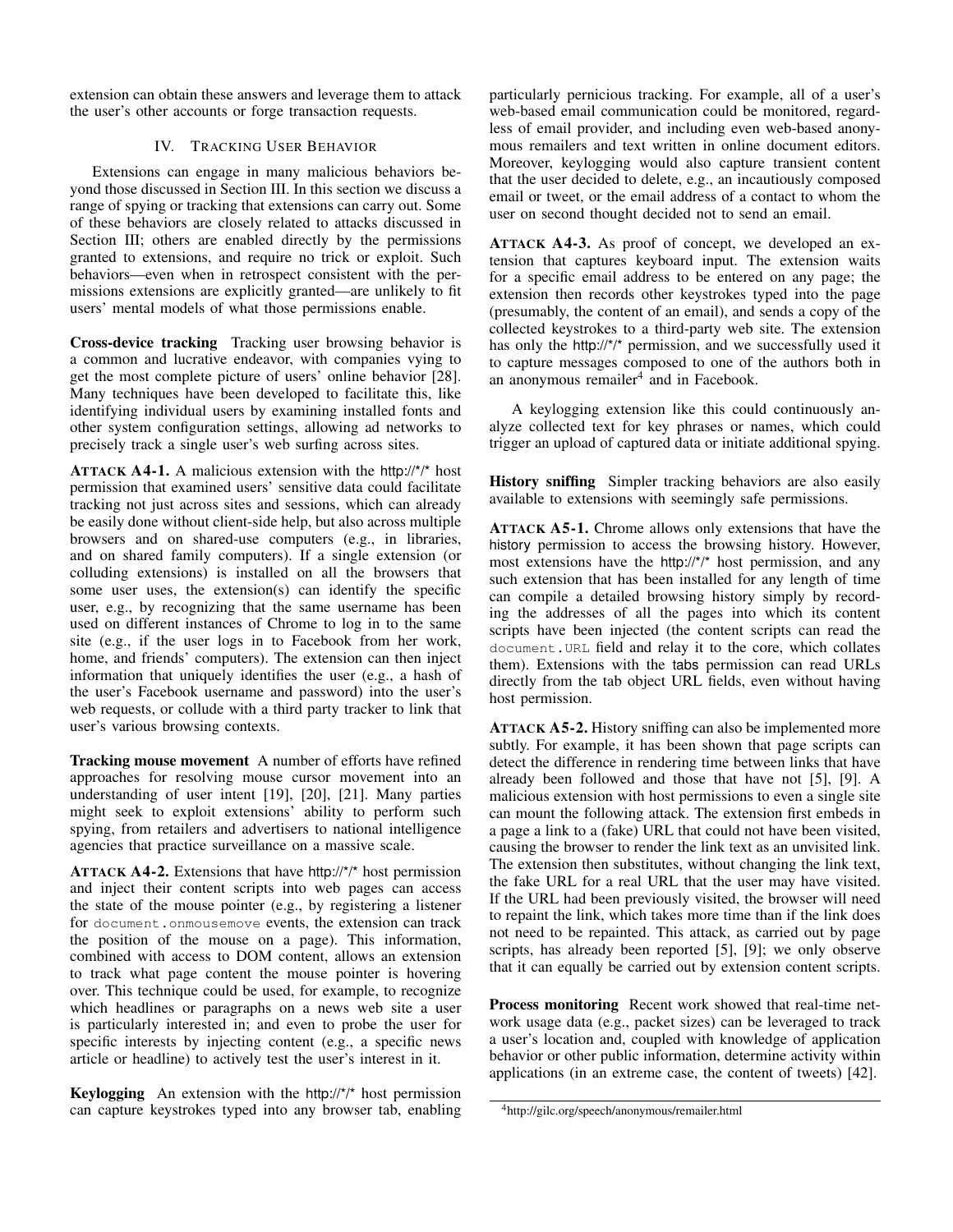ATTACK A6. An extension with the processes permission can use the processes API to access statistics about real-time CPU, memory, and network usage of the browser. Such an extension could use recently developed techniques [42] to gain significant insight into the behavior of users on pages whose content the extension is forbidden from accessing (according to its permissions). The processes API is currently available in the Canary early-adopters' release of Chrome; APIs introduced there usually transition into the public release.

# V. EXTENSION PRIVILEGE ESCALATION

Many extension misbehaviors require that an extension has permission to access sensitive data (e.g., the system clipboard) as well as permission to access the network to leak the data to a third party. However, such extensions could raise a user's suspicion by requesting more permissions than seem necessary. To avoid raising suspicion, the functionality of such an extension could be split among multiple extensions. Each could have only an innocent-seeming set of privileges, but they could collude to carry out the same malicious behavior.

Consider, for example, the "Cyberx Password Generator" extension [29]. The extension's purpose is to generate passwords, which the user can copy-paste into the password fields of web pages. Since the extension does not have permissions that would appear to allow it to send data to others (e.g., http:// $*/$ ), it may seem to the non-expert user that extension must be safe to run. Similarly, a user may be willing to trust extensions that have host permission only to their own web sites (e.g., "Counter Strike Best Online Games Collection" [38], "Online SpongeBob Games" [39]), since they may appear to be unable to learn secrets that do not belong to their own site. However, such trust is misplaced, as we next show.

Colluding via direct messaging Extensions can communicate (regardless of their permissions) via inter-extension messaging. Using chrome.runtime.onMessageExternal.add Listener, the receiving extension registers an event handler to wait for messages; the sender calls chrome. runtime.sendMessage. An extension A that has learned a secret (e.g., a password) can send the secret directly to another extension B, which is not able to learn the secret otherwise, but is able to send data (including the secret) to others.

Extension A can similarly collude with a page script (e.g., on a malicious or compromised site accessed by the user), even if the extension does not have host permission to access that web page. To do this, the extension lists the sites from which to allow connections under externally\_connectable in its manifest. This does not incur any warning to the user.

Colluding via shared state Extensions can also collude via less obvious channels. Given appropriate permissions, extensions can access many types of shared state, including history, bookmarks, and the system clipboard. These can be used to communicate secrets with high bandwidth. Lowerbandwidth communication can be achieved via shared state like font settings and power settings (e.g., information can be communicated one bit at a time by changing the default font size). Table II enumerates such communication channels.

| channel         | bandwidth | stealthy  | permission                       | <b>SE</b><br>top-1<br>exts | $\circledast$<br>exts | $\begin{array}{l} \text{downloaded} \\ \text{exts}\ (\%) \end{array}$ |
|-----------------|-----------|-----------|----------------------------------|----------------------------|-----------------------|-----------------------------------------------------------------------|
| history         | $\bullet$ | $\bullet$ | history                          | 9.4                        | 2.4                   | 11.1                                                                  |
| bookmarks       | ∩         | ◐         | bookmarks                        | 6.5                        | 2.7                   | 10.7                                                                  |
| cookies         | $\bullet$ | $\bullet$ | cookies                          | 17.8                       | 8.6                   | 24.5                                                                  |
| management      | Ω         | ◐         | management                       | 12.6                       | 4.2                   | 13.8                                                                  |
| clipboard       |           | ∩         | clipboardRead,<br>clipboardWrite | 1.0                        | 0.9                   | 0.5                                                                   |
| downloads       | ∩         | ◐         | downloads                        | 0                          | 0.2                   | < 0.1                                                                 |
| contentSettings | ∩         | $\bullet$ | contentSettings                  | 0.6                        | 0.4                   | 0.8                                                                   |
| fontSettings    | ( )       | $\bullet$ | fontSettings                     | 0.1                        | 0.1                   | < 0.1                                                                 |
| message         |           |           | none                             | 100                        | 100                   | 100                                                                   |
| URL redirect    |           |           | none                             | 100                        | 100                   | 100                                                                   |

TABLE II. TYPES OF SHARED STATE THAT CAN BE USED BY COLLUDING EXTENSIONS. WHEN DESCRIBING BANDWIDTH, OINDICATES CHANNELS THAT TRIVIALLY GENERALIZE TO ARBITRARY BANDWIDTH;  $\bullet$ CHANNELS CONSTRAINED BY FORMAT, BUT CAN TRANSFER 1000S OF BYTES PER MESSAGE;  $\bigcirc$  CHANNELS WHERE MESSAGES TRANSFER INDIVIDUAL BITS. WHEN DESCRIBING STEALTH,  $\bullet$  means a user not ACTIVELY ENGAGED IN DEBUGGING WILL NOT NOTICE THE COLLUSION;

 $\mathbb O$  THAT A CASUAL USER WILL NOT NOTICE REGARDLESS OF WHICH BROWSER INTERFACE SHE OPENS;  $\bigcirc$  THAT A CASUAL USER COULD NOTICE UNUSUAL BEHAVIOR IF SHE PERFORMED A SPECIFIC COMMON ACTION (E.G., PASTING FROM THE CLIPBOARD) AT EXACTLY THE RIGHT MOMENT.

ATTACK A7-1. We developed two extensions that communicate arbitrary-length strings to each other via the management API (which requires the management permission, granted to 12.6% of top-1000 extensions and 4.2% of extensions overall). The extensions use the enabled/disabled status of an agreedupon third extension as the communication channel. The sender communicates a 0 bit by disabling the third extension for 500 ms, and a 1 bit by disabling it for 1000 ms. (Smaller intervals are likely to work as well.) The receiver extension uses event listeners to observe when the extension is enabled or disabled; no delay is necessary between sending two bits.

Extensions from the same developer may find it particularly easy to collude. Among the 12,308 developers who published extensions in the Chrome Web Store, 14.9% published multiple extensions. We call the set of extensions authored by the same developer a group. About 70% of groups request different permissions for different extensions within the group. The group with the largest spread of permissions had 6 extensions, each requiring between 0 and 11 permissions [15]. The largest number of extensions published by one developer is 125. Interestingly, this developer, wips.com, offers to others the service of publishing and maintaining their extensions, giving it a perfect opportunity to create many colluding extensions.

Colluding via ephemeral state Extensions can also communicate (and collude) via standard timing channels (like CPU utilization [27]) and temporary shared state, e.g., the number and text of URL strings of open tabs. The number of open tabs is a particularly relevant covert channel, since an extension requires no permissions to open a new tab, close a tab that it opened, or count the number of tabs.

ATTACK A7-2. As proof of concept, we implemented two extensions that send one bit of information to each other in this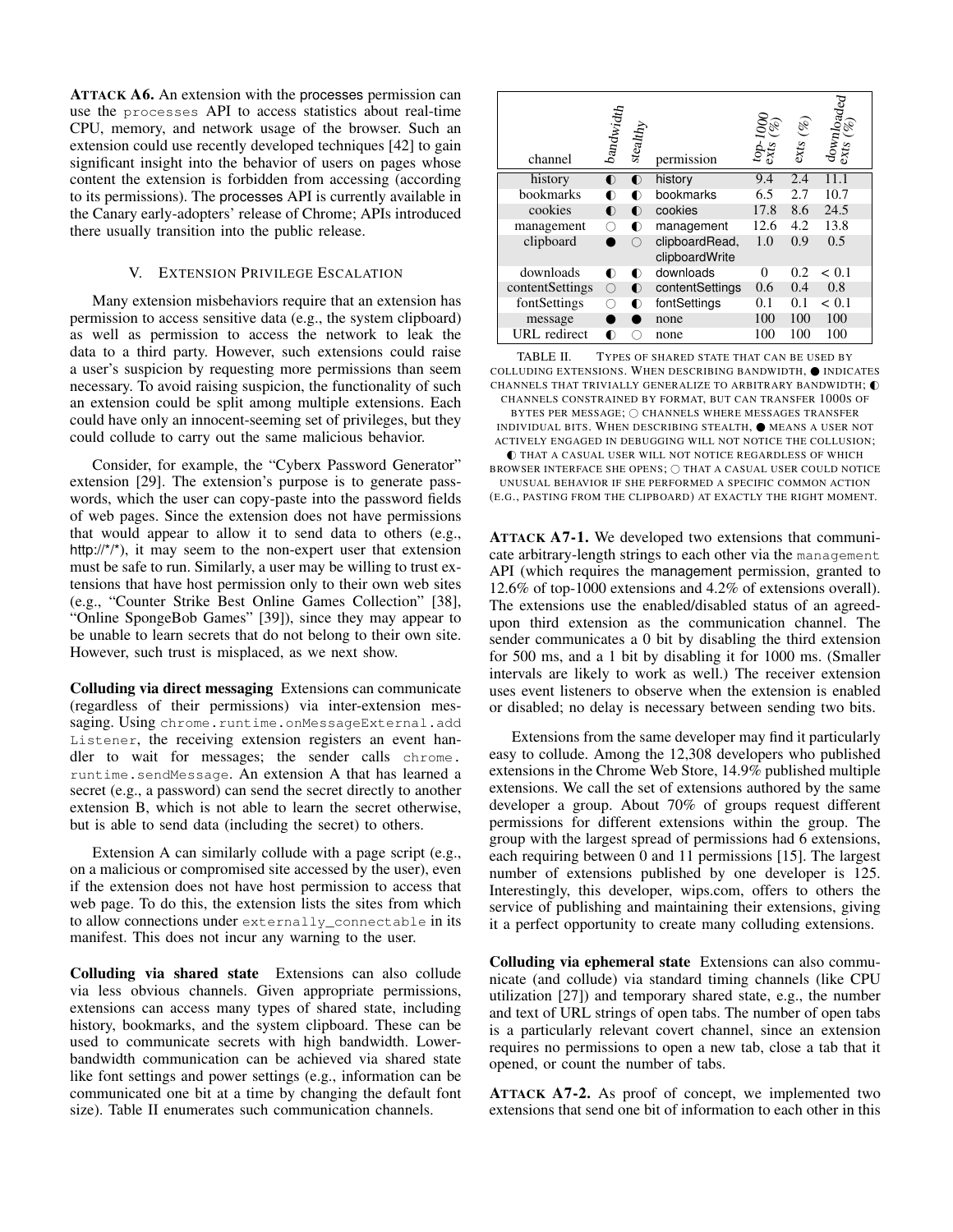manner. One extension opens a tab by calling window.open; the other counts the number of tabs by first listing all the windows chrome.windows.getAll, and then adding the length of window.tab for each window. The extensions agree a priori on a time to communicate. If the number of tabs opened at the agreed-upon instant is greater than two, the receiver interprets that as 1; two or fewer is interpreted as 0. To avoid detection, extensions could communicate at times when the user is unlikely to be near the computer.

# VI. DISCUSSION OF DEFENSES

In this section, we discuss existing and proposed defenses against attacks described in Sections III–V.

Content Security Policies (CSPs) Web sites can define CSPs to protect themselves from cross-site-scripting and datainjection attacks. Such policies specify from which origins different types of content (e.g., images, scripts) can be loaded; origins can also include extensions (i.e., a CSP can specify that scripts and other resources from a particular extension are allowed). CSPs can be used to defend against attacks described in Sections III and IV. A web site can specify a CSP that only allows scripts from vetted sources to be injected. However, Chrome allows an injected content script to load content from sources disallowed by the page's CSP into the content script's context. As a result, the content script can collude with downloaded scripts to carry out attacks.

Fine-grained permissions One proposed defense is to enforce fine-grained access control to APIs and DOM elements [25]. For instance, if accesses to sensitive data in the DOM are guarded by a finer-grained permission that is not included in the http://\*.\* host permission, then many of the attacks in Section III can be prevented. Similarly, if the host permission to a URL does not include permission to listen to mouse events, then attacks in Section IV can be prevented as well. Most of our attacks, however, like collusion attacks, cannot be prevented by a finer-grained permission system. Permissionbased systems inherently suffer from privilege escalation and information leaks, no matter how fine-grained the permissions are (c.f. [23], [13]). The colluding attacks in Section V are examples of privilege escalation and information leakage.

Enforcing information-flow policies Several works proposed using static or dynamic taint analysis [6], [16] to ensure that sensitive data does not flow to unauthorized extensions, web pages, or remote servers. Some of the simple colluding attacks can be detected by such analyses.

Much work has investigated preventing information leakage via JavaScript in browsers (e.g., [14]). However, browser architectures include not only scripts from web pages, but also DOM elements, extensions, and plugins. Recent work has proposed building browsers ground-up to support rich information-flow policies [41].

The granularity at which data is protected (e.g., based on origin versus on arbitrarily fine-grained labels) and the granularity of the enforcement mechanism (e.g., tracking dataflow at variable level versus at extension-level granularity) affect the effectiveness of defenses. Protecting data based on origin and enforcing policy at component level seems to offer an attractive tradeoff between the strength of security guarantees and the efficiency of enforcement. Using such an approach, existing policies such as SOP, CSP, extension permissions, and their compositions (including policy conflicts) can potentially be expressed cleanly in one framework.

Increasing user awareness Mechanisms that allow users to understand the capabilities of extensions and make informed decisions about whether to install an extension can also be part of an effective defense against malicious extensions. For instance, permissions can be easily abused if users cannot understand the security and privacy implications of granting those permissions. Clear and intuitive explanations of the security implications of permissions are key to defending against extensions that request too many permisisons.

The Chrome web store could also facilitate the comparison of extensions based on their capabilities, and steer users towards ones that require fewer privileges but implement similar functionality. This could incentivize developers to adhere to least privilege principles to gain traction in the marketplace.

#### VII. RELATED WORK

Academia and industry have devoted significant effort to improving the security and reliability of browsers [8], [7], [12], [18], [31], [35]. Most popular browsers, such as Chrome and Mozilla, enforce forms of component isolation and privilege separation. Even with improved architecture designs, new ways to exploit the users by launching attacks within the browser or compromising the browser are frequently reported [37], [17], [22]. Allowing browsers to be further extended by third-party extensions has brought a new set of security concerns [24], [36], [6], [26]. For the rest of this section, we focus on comparing our work with prior work on analyzing the security of Chrome extensions.

Recently, Carlini et al. performed a security review of 100 Chrome extensions, found 70 vulnerabilities, and demonstrated several attacks [10]. We consider a different attack model, and focus on attacks mounted by extensions and compromise the secrecy and integrity of users' data; whereas Carlini et al. focus on benign-but-buggy extensions and network and web attackers. Proposed defenses include banning insecure coding practices that commonly lead to vulnerabilities, e.g., the usage of HTTP scripts and inline scripts. Limiting the capabilities of extensions, in general, can mitigate attacks mounted by extensions. However, defenses proposed so far cannot prevent all attacks here without inhibiting useful extension functionality.

Most similar in spirit to our work is Liu et al.'s work that describes several attacks by extensions [25]. Our attacks A1, A1-1, and A1-2 are subtler variants of Liu et al.'s password sniffing-attack [25]. We additionally analyze Chrome extension APIs that do not cause a warning to be displayed to the user at install time, but can access sensitive data. Several attacks we discuss use Chrome APIs (e.g., Attack A2-1 and A6) that are outside the scope of that work. Liu et al. concluded that Chrome's inability to preventing these attacks is rooted in the violation of the principles of least privilege and privilege